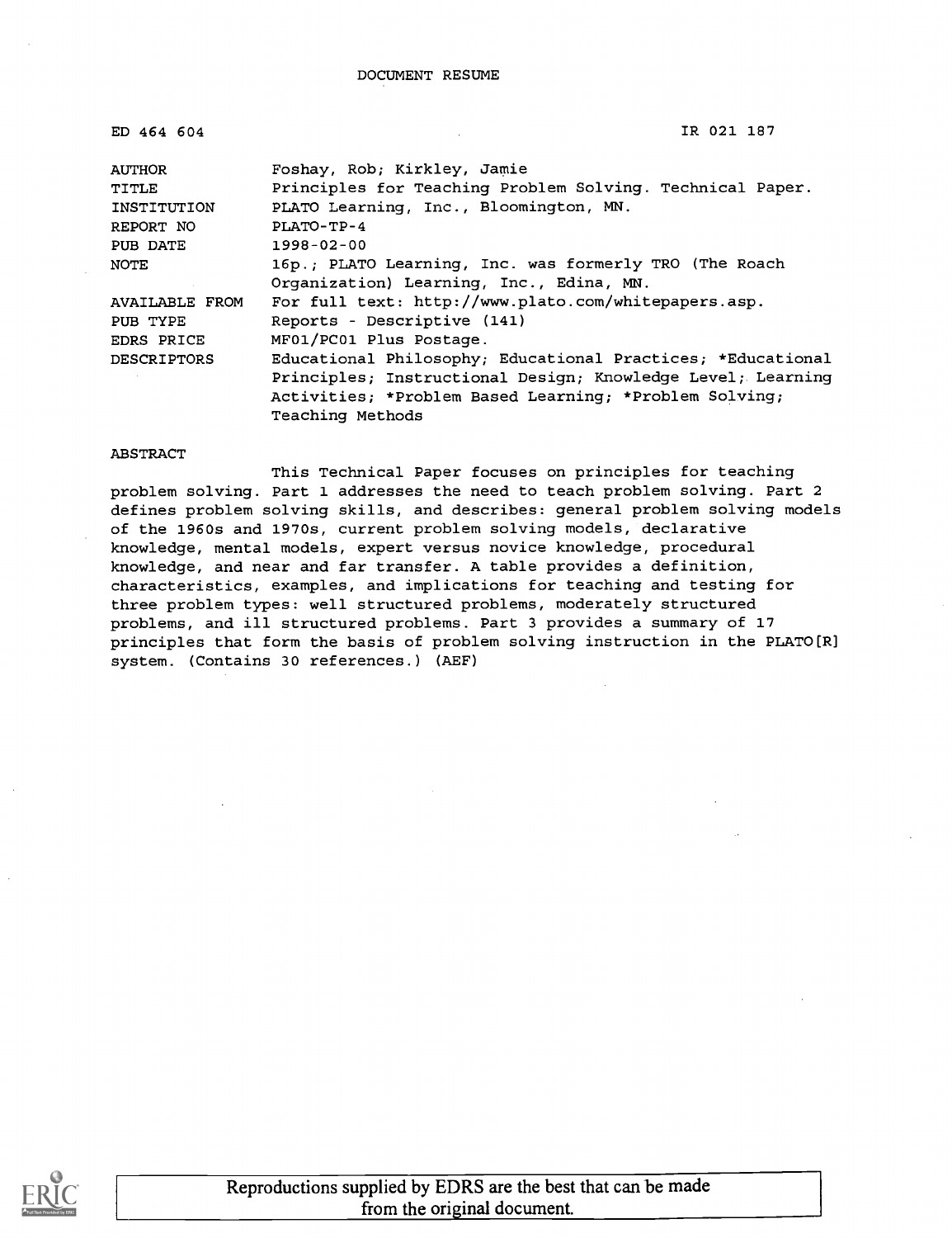$\mathsf{PLATO}^\mathsf{R}$  A Learning Resource from TRO Learning Inc.

# Principles for Teaching Problem Solving

# Technical Paper #4

Rob Foshay, Ph.D. TRO Learning, Inc.

Jamie Kirkley Indiana University

February, 1998

DISSEMINATE THIS MATERIAL HAS BEEN GRANTED BY

TRO Learning, Inc. 4660 West 77<sup>th</sup> Street Edina, MN 55435

1

COPYRIGHT @ 1998 THE ROACH ORGANIZATION, INC. ALL RIGHTS RESERVED.

(800) 869-2000 http://www.tro.com

W.R. Foshay

PERMISSION TO REPRODUCE AND

TO THE EDUCATIONAL RESOURCES INFORMATION CENTER (ERIC)

U.S. DEPARTMENT OF EDUCATION Office of Educational Research and Improvement EDUCATIONAL RESOURCES INFORMATION

CENTER (ERIC) Er This document has been reproduced as received from the person or organization originating it.

CI Minor changes have been made to improve reproduction quality.

Points of view or opinions stated in this document do not necessarly represent official OERI position or policy.

**author's e-mail:**<br>
foshay@tro.com<br> **COMPRENT COPY**<br> **COPYRIGHT © 1998**<br> **ERIC BESTCOPY** 

BEST COPY AVAILABLE 2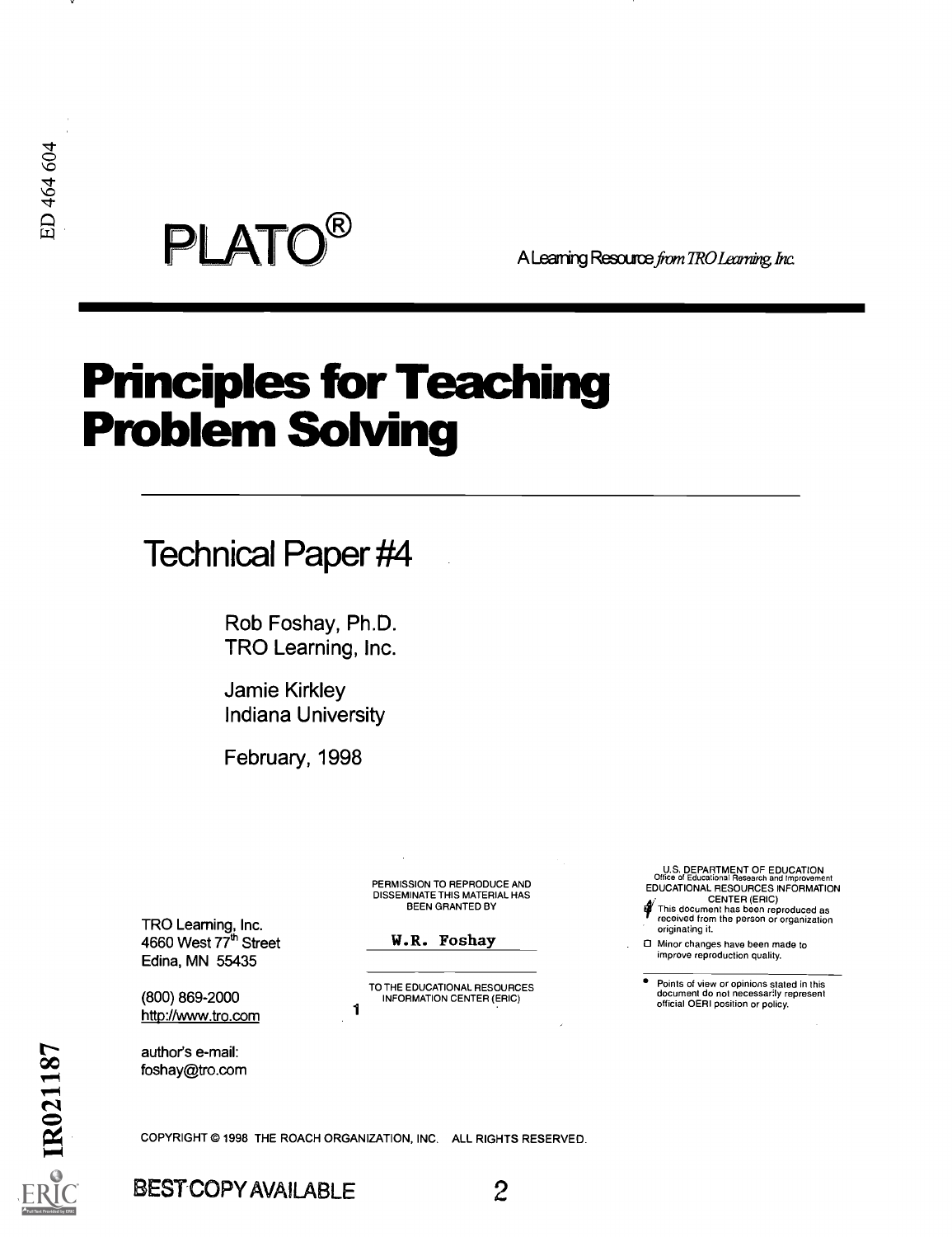

### **The Need to Teach Problem Solving**

Problem solving is a basic skill needed by today's learners. Guided by recent research in problem solving, changing professional standards, new workplace demands, and recent changes in learning theory, educators and trainers are revising curricula to include integrated learning environments which encourage learners to use higher order thinking skills, and in particular, problem solving skills.

As education has come under criticism from many sectors, educators have looked for ways to reform teaching, learning, and the curriculum. Many have argued that the divorce of content from application has adversely affected our educational system (Hiebert, 1996). Learners often learn facts and rote procedures with few ties to the context and application of knowledge. Problem solving has become the means to rejoin content and application in a learning environment for basic skills as well as their application in various contexts.

Today there is a strong movement in education to incorporate problem solving as a key component of the curriculum. The need for learners to become successful problem solvers has become a dominant theme in many national standards (AAAS, 1993; NCSS, 1997; NCTE, 1996; NCTM, 1989, 1991). For example, the 1989 Curriculum Standards of the National Council of Teachers of Mathematics (NCTM) states: "Problem solving should be the central focus of the mathematics curriculum. As such, it is a primary goal of all mathematics instruction and an integral part of all mathematical activity. Problem solving is not a distinct topic but a process that should permeate the entire program and provide the context in which concepts and skills can be learned" (National Council of Teachers of Mathematics, 1989).

While many learners of all ages lack necessary basic literacy skills as well as higher order thinking skills, today's workplaces often demand high levels of both skill sets. Economic, organizational, and technological forces have changed the nature of most workplaces. Among these forces are globalization of the marketplace, democratization of workplace decision-making, synchronous production, new technologies, and multiple roles on most jobs (Mikulecky & Kirkley, in press). In 1991, the U.S. Department of Labor's Secretary's Commission on Achieving Necessary Skills (SCANS) made recommendations on how to educate students to meet future workforce needs. A key element to emerge from the SCANS Report (1991) was that 'teaching should be offered in context, and students should learn content while solving realistic problems." Professional training standards are addressing problem solving skills as well. Medical, engineering, and business schools are revamping their curricula to focus on problem solving as a key component of the professional curriculum (Barrows, 1980; Woods et. al., 1997).

With scientific knowledge doubling every 5.5 years (Nash, 1994), it becomes increasingly important for students to develop higher order thinking skills. This involves basic skills, but also requires learners to use their knowledge in a variety of domains, perform critical analysis, and solve problems. As educators call for more integrated instruction, problem solving often serves as a core curriculum strand that joins together various disciplines, rules, concepts, strategies, and skills.

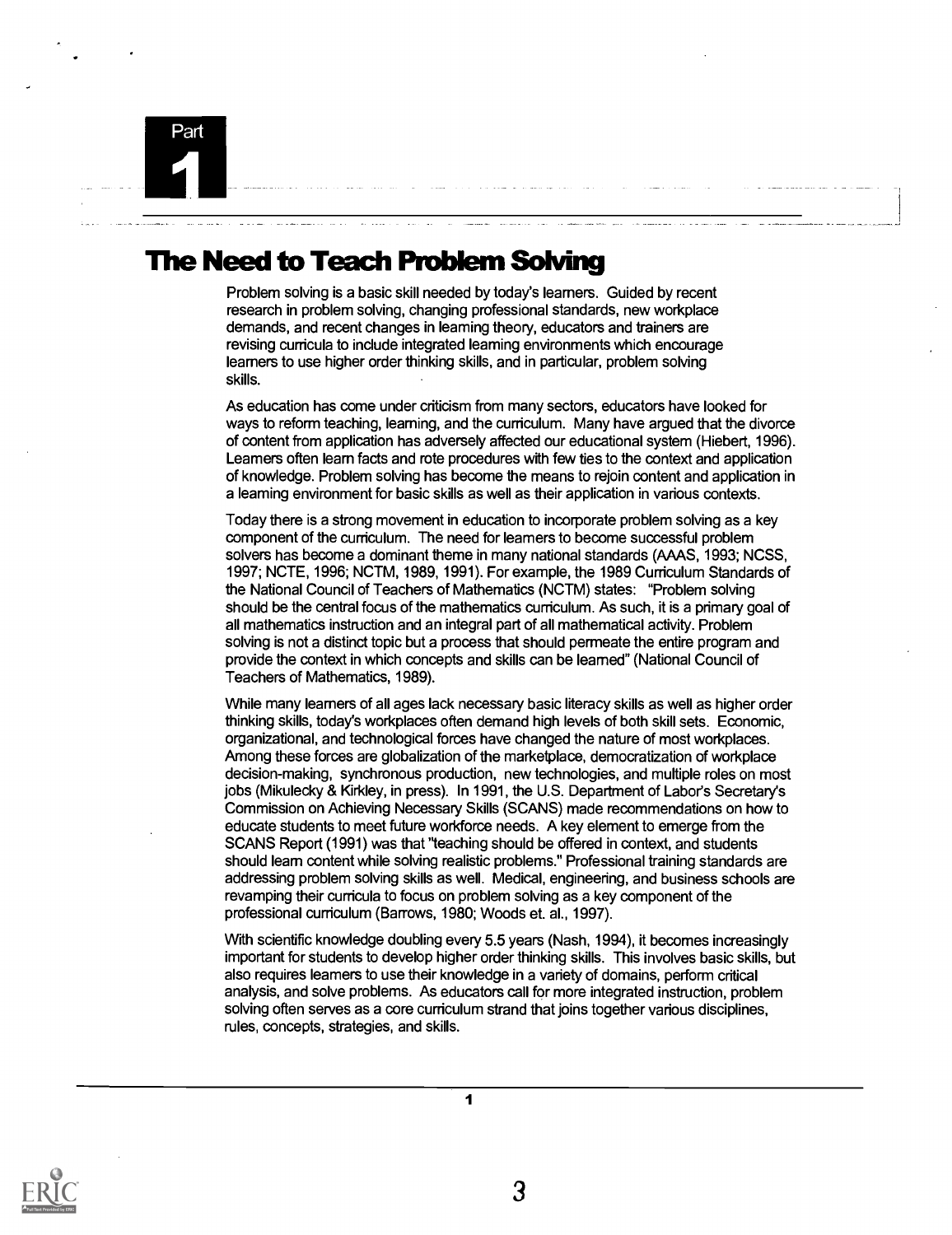It is important to note that the emphasis on problem solving should not detract from the urgency of attention to basic literacy skills in schools. Problem solving skill depends on mastery of basic literacy skills. Bintz (1997) reported that the results of the 1994 National Assessment of Educational Progress (NAEP) indicated:

- At least one third of students in 4th, 8th, and 12th grade failed to read at a basic level
- Twenty four percent of fourth graders, slightly more eighth graders, and more than 33 percent of 12th graders scored at a proficient level
- Fewer than five percent of fourth, eighth, and 12th graders reached an advanced  $\blacksquare$ level.

Thus, the emphasis on problem solving is in addition to, and does not replace, the emphasis on basic literacy skills in the schools. In national standards and tests, problem solving "raises the bar" from minimum competency to world-class skills.

Even basic problem solving skills are scarce in the work force, as well. The 1993 National Adult Literacy Survey (NALS) found that more than half of employed adults had difficulty with completing various problem solving tasks-even simple ones. One such task tested to see if adults could solve problems such as determining the correct change using information from a menu. Another test involved answering a caller's question using information from a nursing home sign-out sheet (Kirsch, Jungeblat, Jenkins, & Kolstad, 1993). It is evident that for adults, as for learners in school, we must continue to emphasize basic literacy skills while we give additional attention to problem solving and other higher order thinking skills.



2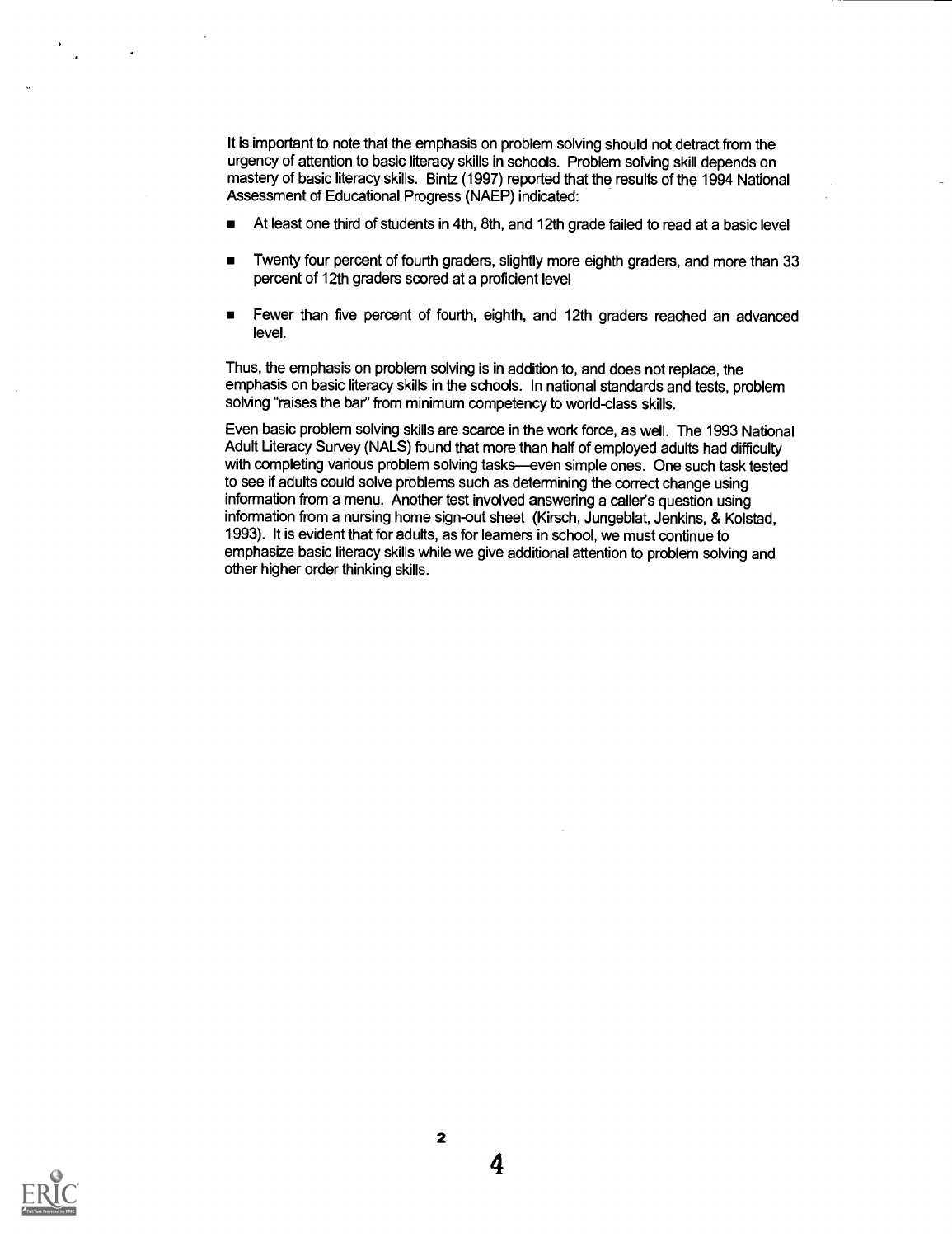

## Defining Problem Solving Skills

#### What is Problem Solving?

For much of the 20th century, educators have devoted their attention to trying to define and teach problem solving skills. In the early 1900s, problem solving was viewed as a mechanical, systematic, and often abstract (decontextualized) set of skills, such as those used to solve riddles or mathematical equations. These problems often have correct answers that are based on logical solutions with a single correct answer (convergent reasoning).

Under the influence of cognitive leaming theories, problem solving shifted to represent a complex mental activity consisting of a variety of cognitive skills and actions. Problem solving included higher order thinking skills such as "visualization, association, abstraction, comprehension, manipulation, reasoning, analysis, synthesis, generalization--each needing to be 'managed' and 'coordinated" (Garofalo & Lester, 1985, p. 169).

#### General Problem Solving Models of the 1960's

During the 1960s and 70s, researchers developed general problem solving models to explain problem solving processes (Newell & Simon, 1972; Polya, 1957; Bransford & Stein, 1984). The assumption was made that by learning abstract (decontextualized) problem solving skills, one could transfer these skills to any situation (context). One example of this general problem-solving model is Bransford's IDEAL model:

- 1) Identify the problem
- 2) Define the problem through thinking about it and sorting out the relevant information
- 3) Explore solutions through looking at altematives, brainstorming, and checking out different points of view
- 4) Act on the strategies
- 5) Look back and evaluate the effects of your activity

This model is similar to many of the general problem solving models that were common then and that are still used with many general problem solving courses found in academic and corporate training settings. These are stand-alone courses, which teach problem solving as a "content-free" thinking skill, not integrated with the rest of the curriculum or work environment.

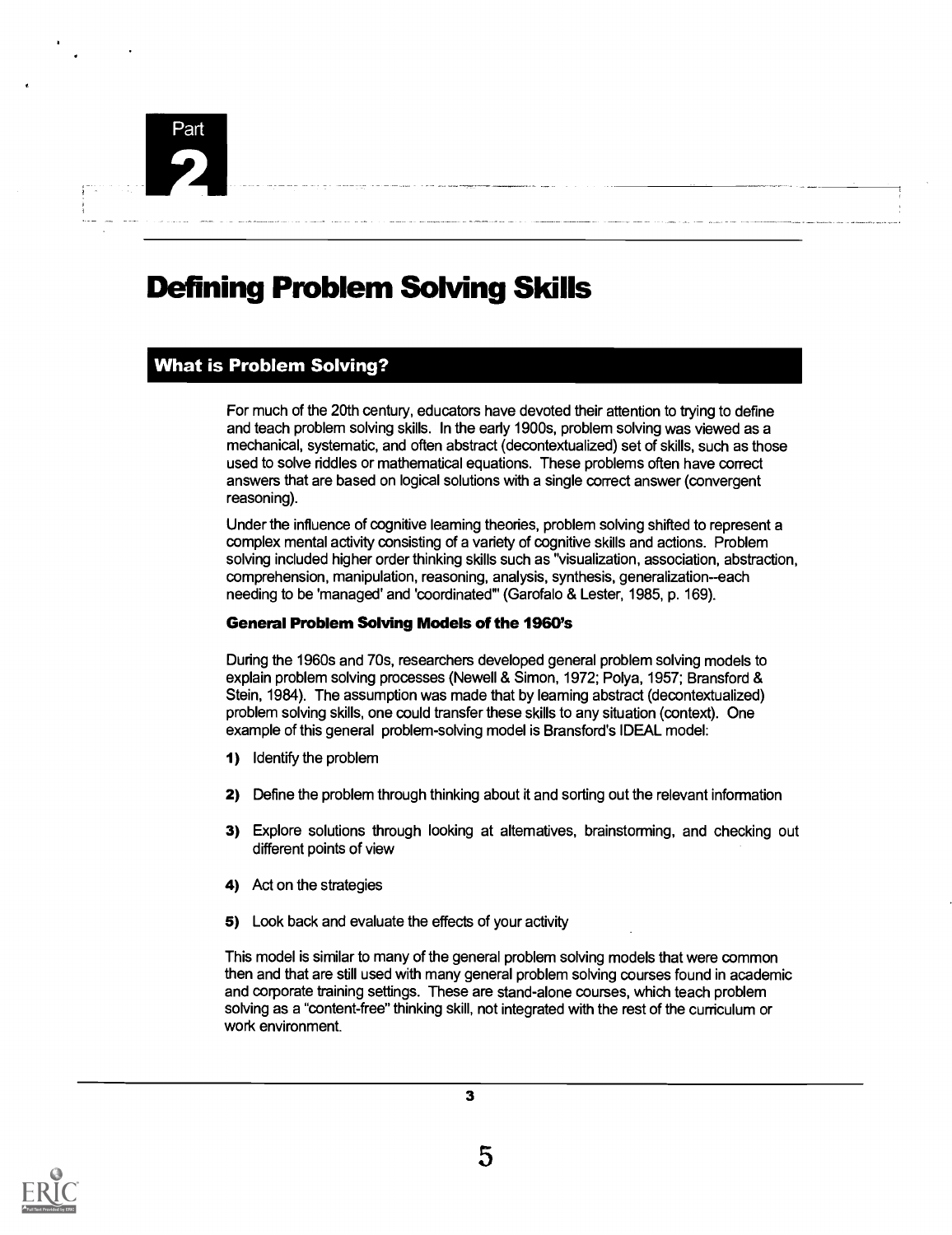In schools, these models were one source of the "Inquiry" curriculum movement, which in tum led to "new" curricula such as "new math."

#### Current Problem Solving Models

Cognitive research done in the last 20 years has led to a different model of problem solving. Today we know problem solving includes a complex set of cognitive, behavioral, and attitudinal components. In 1983, Mayer defined problem solving as a multiple step process where the problem solver must find relationships between past experiences (schema) and the problem at hand and then act upon a solution. Mayer suggested three characteristics of problem solving:

- 1) Problem solving is cognitive but is inferred from behavior.
- 2) Problem solving results in behavior that leads to a solution.
- 3) Problem solving is a process that involves manipulation of or operations on previous knowledge (Funkhouser and Dennis, 1992).

One frequently-used model of the problem solving process is shown in figure 1 (Gick, 1986):

Figure 1: A model of the problem solving process



This model identifies a basic sequence of three cognitive activities in problem solving:

- Representing the problem includes calling up the appropriate context knowledge, and  $\bullet$ identifying the goal and the relevant starting conditions for the problem.
- Solution search includes refining the goal and developing a plan of action to reach the  $\bullet$ goal.
- Implementing the Solution includes executing the plan of action and evaluating the  $\bullet$ results.

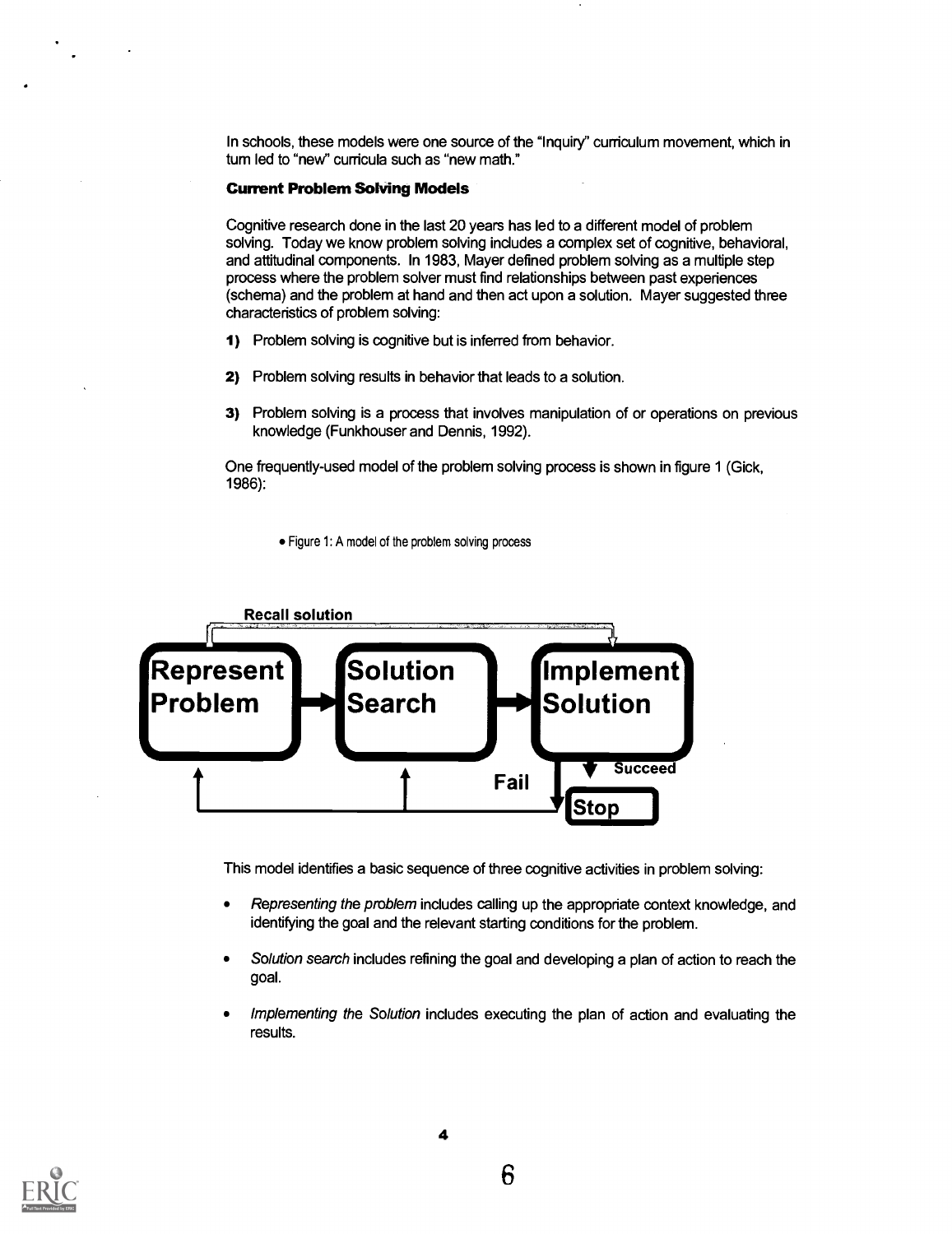There is an important "short cut," however: if the learner recognizes that he or she has solved a similar problem before, then all that's needed is to recall how it was solved last time, and do it again.

Of course, many problems are too complex to be solved with a single iteration of this process. In these cases, the learner breaks the problem down into intennediate goals and solves each one in tum, using this process. This switching between smaller, intermediate goals and a larger, final goal is an example of a higher order thinking skill called a cognitive strategy. Gagne's (1985) definition of problem solving reflects this principle, and positions problem solving as one kind of higher order thinking skills. He defined problem solving as the "synthesis of other rules and concepts into higher order rules which can be applied to a constrained situation."

Problem solving also includes attitudinal as well as cognitive components. To solve problems, learners have to want to do so, and they have to believe they can. Motivation and attitudinal aspects such as effort, confidence, anxiety, persistence and knowledge about self are important to the problem solving process (Jonassen and Tessmer, 1996).

Unfortunately, directly teaching a problem solving process doesn't improve actual problem-solving performance, whether you use a model from the 1960's or one like that in Figure 1. Beginning in the mid-1980's, researchers found that attempts to teach abstract, generalized problem solving skills proved ineffective (De Bono, 1983; Beyer, 1984). They found that mastery of generalized problem solving skills did not differentiate well between good and poor problem solvers. In fact, researchers concluded that knowledge of context was the most critical feature of skill in problem solving. Thus, current research supports problem solving as a situational and context-bound process that depends on the deep structures of knowledge and experience (Palumbo, 1990). When teaching problem solving, authentic problems in realistic contexts are essential. Leamers learn to solve these problems, and only after having done so will they be able to see the similarities of strategy across different contexts—and then, only with the right kind of support and structure for their thinking.

#### Two Types of Knowledge

Instruction in problem solving needs to focus on two distinct types of knowledge: declarative and procedural (Gagne, 1985). Declarative knowledge is closely related to the context knowledge mentioned above. A common error is to teach only declarative knowledge, and assume that leamers who have mastered declarative knowledge can solve problems in a domain. Conversely, attempts to teach problem solving alone, without teaching the supporting declarative (context) knowledge are also ineffective.

#### Declarative Knowledge

Declarative knowledge is the "know what." It includes facts, concepts, and principles. It is the content-specific or factual knowledge within a discipline or skill domain. This table explains the three types of declarative knowledge:

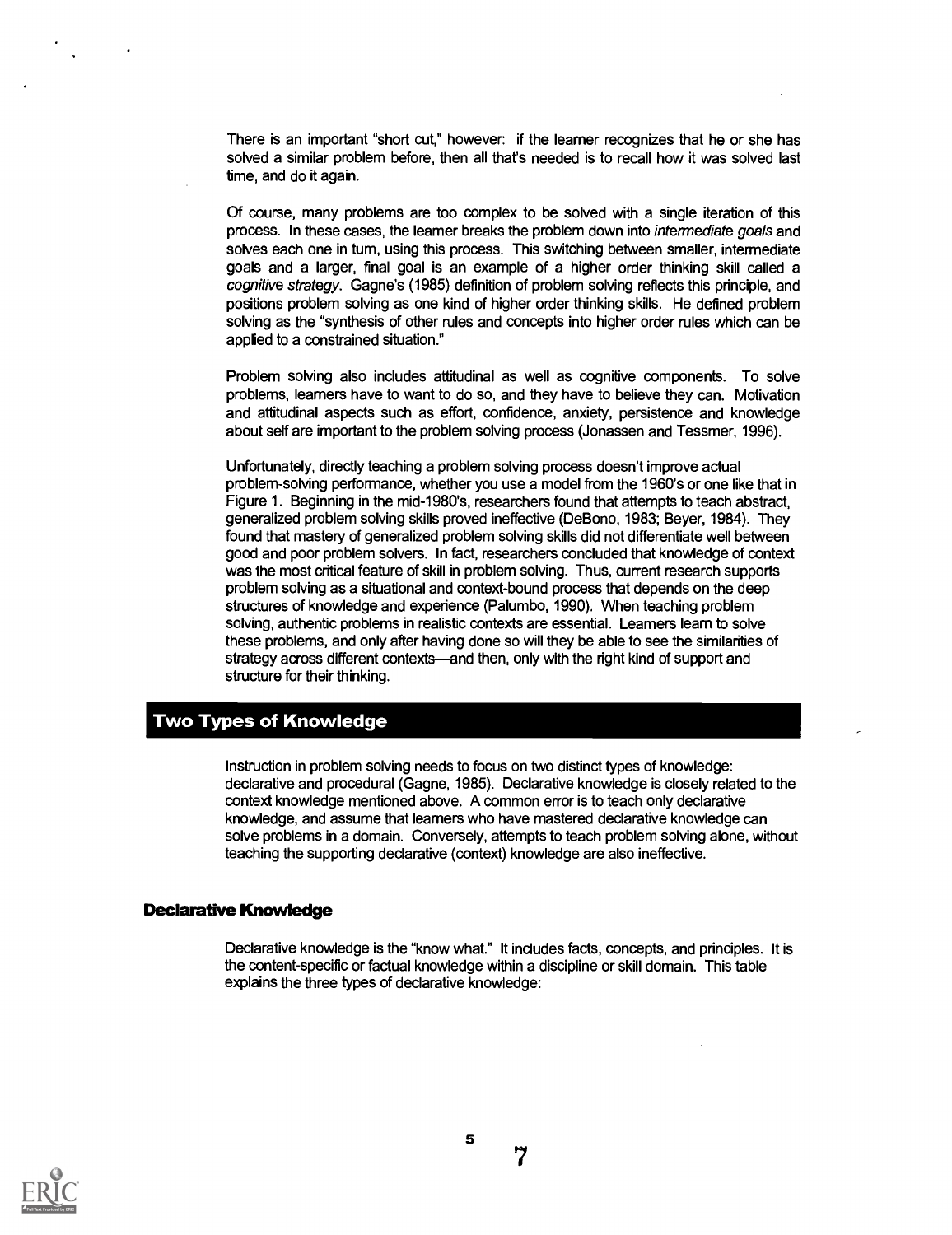| Declarative Knowledge Type                                                                | <b>Example</b>                                                                                                                                                                          |  |
|-------------------------------------------------------------------------------------------|-----------------------------------------------------------------------------------------------------------------------------------------------------------------------------------------|--|
| <b>Facts</b> ("know what"—simple associations)                                            | This car is a 1998 Chevrolet Camaro                                                                                                                                                     |  |
| Concepts ("know that"-ability to identify and<br>cluster examples)                        | Kinds of cars include coupe, sedan and station<br>wagon                                                                                                                                 |  |
| <b>Principles</b> ("know why"—ability to predict and<br>explain the behavior of a system) | If you turn the steering wheel clockwise, then the<br>car will tum right (because the steering wheel<br>moves a rack & pinion gear which is connected to<br>arms which tum the wheels). |  |

#### Mental Models

Problem solvers form mental models (schemata) based on the situation they are manipulating. According to John Anderson (1995), the mental model is the synthesis of declarative knowledge into a structure which is optimized for solving a certain class of problems. Solving problems typically requires problem solvers to dynamically restructure and "run" their mental models of the system in order to predict the effect a proposed action on the system or to explain an observed system behavior. Thus, developing a mental model with the right kind of structure for solving a particular class of problems is a key to successful problem solving. Declarative knowledge should be taught in a way which encourages the learner to form and use the mental model best suited for solving a particular class of problems.

The kind of mental model you develop depends on what problems you expect to be solving with it. For example, the mental model you need to make a domestic telephone call includes only the visible parts of the phone, a little about the syntax of phone numbers and dialing prefixes, and almost nothing about the telephone network beyond the wall jack. A telephone serviceman's mental model of the same system has many more pieces and operating principles. At the other extreme, the strategic problems a CEO must solve are fairly loosely structured, so mental model the CEO needs of the company and its environment is quite elaborate and dynamic (Foshay, 1987).

Mental modeling is one of the most critical steps in problem representation. Therefore, it's important to help learners build their mental models successfully as they prepare to solve a problem. Manipulating the mental model is a key step in problem solving, because it helps the learner predict the effects of various possible actions, and select the one which will move him or her closer to the solution.

#### Expert vs. Novice Knowledge

Researchers have found there are big differences between what an expert problem solver and a novice problem solver knows about how to solve the same problems. The declarative knowledge of expert and novice problem solvers differs in three main ways:

First, expert problem solvers have deeper understandings and representations of a domain (context). Expert problem solvers are able to draw on an extensive reservoir of past experiences solving analogous problems in the same domain, and can switch between various methods and strategies (Jonassen, 1997). Novices do not know as much as experts about the context. Novices make more errors than experts, and their errors are mostly related to misconceptions rather than carelessness or random guessing.

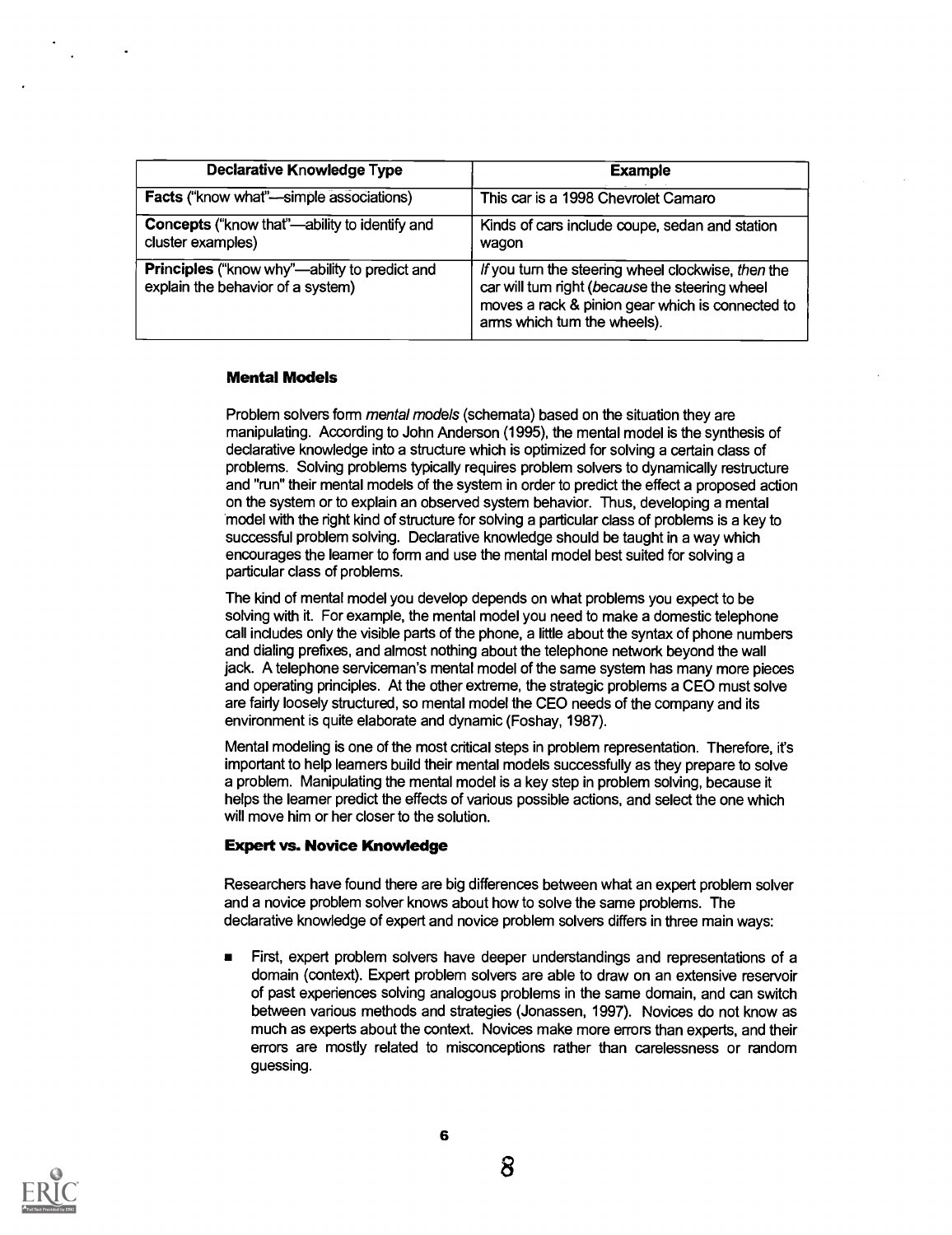- Second, expert problem solvers synthesize their rich declarative knowledge to generate a dynamically changing, personal mental model of the system or problem space for solving a particular class of problems. Novices often rely on naive, less complete, poorly structured and even incorrect mental models. These mental modeling errors are often the source of novice problem solving mistakes.
- Third, expert problem solvers have a positive attitude and confidence that problems  $\blacksquare$ can be solved through persistent analysis (Jonassen, 1997). Novices often lack these properties.

Note how context-bound these differences are. A person can be an expert problem solver in one context, and a novice in another.

To help novices become better problem solvers, they need to develop a stronger base of declarative or domain knowledge, synthesize their knowledge into appropriate mental models, and recognize common solution strategies across many problems and contexts. Thus, it is not true that emphasizing problem solving in the curriculum comes at the expense of teaching declarative knowledge. Quite the opposite is the case: a learner's problem solving skills cannot rise above his or her declarative knowledge—but the declarative knowledge has to be taught in a way which causes the learner to organize it for problem solving.

Furthermore, since experts know more declarative and procedural knowledge and structure it differently from novices, it should usually be preferable to treat learning of declarative and procedural knowledge as co-requisites, rather than attempting to teach most declarative knowledge before teaching most procedural knowledge. This can be done by building the declarative knowledge instruction directly into the problem-solving activity and inviting (or requiring) the learner to explore these "digressions" from the problem-solving. Alternatively, the learner can alternate between declarative knowledge instruction (e.g., in a tutorial format) and problem-solving instruction (e.g., in a simulation format). This principle is guiding development of the PLATO architecture (see Technical Paper #3).

#### Procedural Knowledge

#### A Continuum of Problem Types

The kinds of problems we encounter vary in the amount of structure they provide. Problems are often represented on a continuum from well-structured, through moderatelystructured, to ill-structured (Newell and Simon, 1972). The position of a problem on this continuum determines the way it is taught and learned. The table on the next page compares three points on the continuum of problem types.

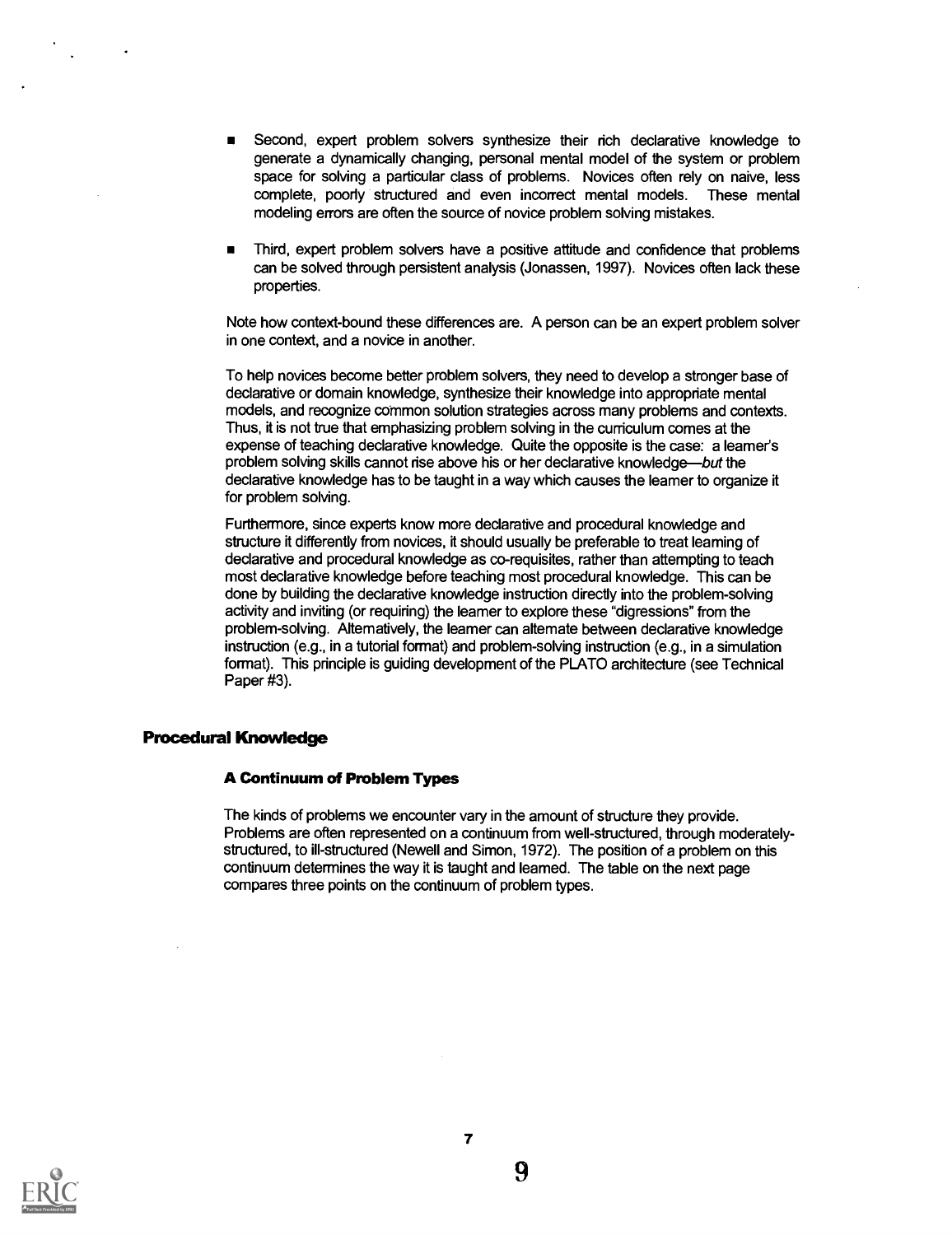| <b>Type of Problem</b>                                    | Well structured<br>problems                                                                                                                                                                                                                                                                                                                                                                              | <b>Moderately structured</b><br>problems                                                                                                                                                                                                                                                                                        | III structured problems                                                                                                                                                                                                                                                                                                                                                                       |
|-----------------------------------------------------------|----------------------------------------------------------------------------------------------------------------------------------------------------------------------------------------------------------------------------------------------------------------------------------------------------------------------------------------------------------------------------------------------------------|---------------------------------------------------------------------------------------------------------------------------------------------------------------------------------------------------------------------------------------------------------------------------------------------------------------------------------|-----------------------------------------------------------------------------------------------------------------------------------------------------------------------------------------------------------------------------------------------------------------------------------------------------------------------------------------------------------------------------------------------|
| <b>Definition</b>                                         | Problems that always<br>use the same step-by-<br>step solution.                                                                                                                                                                                                                                                                                                                                          | Problems that require<br>varying strategies and<br>adaptations to fit particular<br>contexts.                                                                                                                                                                                                                                   | Problems with vague and<br>unclear goals. Solution<br>strategies least<br>constrained.                                                                                                                                                                                                                                                                                                        |
| <b>Characteristics</b>                                    | Solution strategy is<br>$\bullet$<br>usually predictable<br>Convergent (one<br>$\bullet$<br>right answer)<br>All starting<br>$\bullet$<br>information is<br>usually part of the<br>problem statement.                                                                                                                                                                                                    | Often more than one<br>$\bullet$<br>acceptable solution<br>strategy.<br>Convergent (one right<br>٠<br>answer).<br>Needed information<br>$\bullet$<br>often must be<br>gathered.                                                                                                                                                 | Solution is not well<br>$\bullet$<br>defined or predictable.<br>Multiple perspectives,<br>goals, and solutions.<br>There is no single<br>$\bullet$<br>well-defined and<br>agreed-upon solution;<br>there may not be a<br>fully satisfactory<br>solution at all.<br>Needed information<br>٠<br>often must be<br>gathered.                                                                      |
| <b>Examples</b>                                           | Balancing a checkbook,<br>following a recipe, and<br>solving a crossword<br>puzzle                                                                                                                                                                                                                                                                                                                       | Designing a spreadsheet,<br>writing a letter, and<br>planning a sales call                                                                                                                                                                                                                                                      | Painting a portrait,<br>designing a bridge, and<br>creating a new computer<br>program                                                                                                                                                                                                                                                                                                         |
| Implications for<br><b>Teaching and</b><br><b>Testing</b> | Depend on<br>$\bullet$<br>declarative<br>knowledge, but with<br>the least depth of<br>knowledge.<br>The skills for these<br>٠<br>are limited to similar<br>types of problems.<br>Transfer is poor.<br>Leamer simply<br>٠<br>memorizes the<br>procedure; tasks<br>often become<br>automated with<br>practice.<br>Easily incorporated<br>$\bullet$<br>into job aids and<br>performance<br>support systems. | Require more<br>$\bullet$<br>declarative (context)<br>knowledge.<br>Requires skills of<br>$\bullet$<br>mental modeling,<br>problem<br>representation,<br>analogical/abstract<br>reasoning, and<br>evaluation, all within<br>the context. Transfer<br>is strong.<br>Leamer must invent a<br>strategy which suits<br>the context. | Requires extensive<br>$\bullet$<br>declarative knowledge<br>and experience.<br>Uses heavy abstract/<br>$\bullet$<br>analogical/symbolic<br>reasoning and<br>cognitive flexibility.<br>Transfer is strongest.<br>Must help the leamer<br>$\bullet$<br>define the context and<br>goals of the problem.<br>Provide opportunities<br>$\bullet$<br>for divergent practice<br>(many right answers). |

 $\ddot{\phantom{0}}$ 

 $\bar{\mathcal{A}}$ 

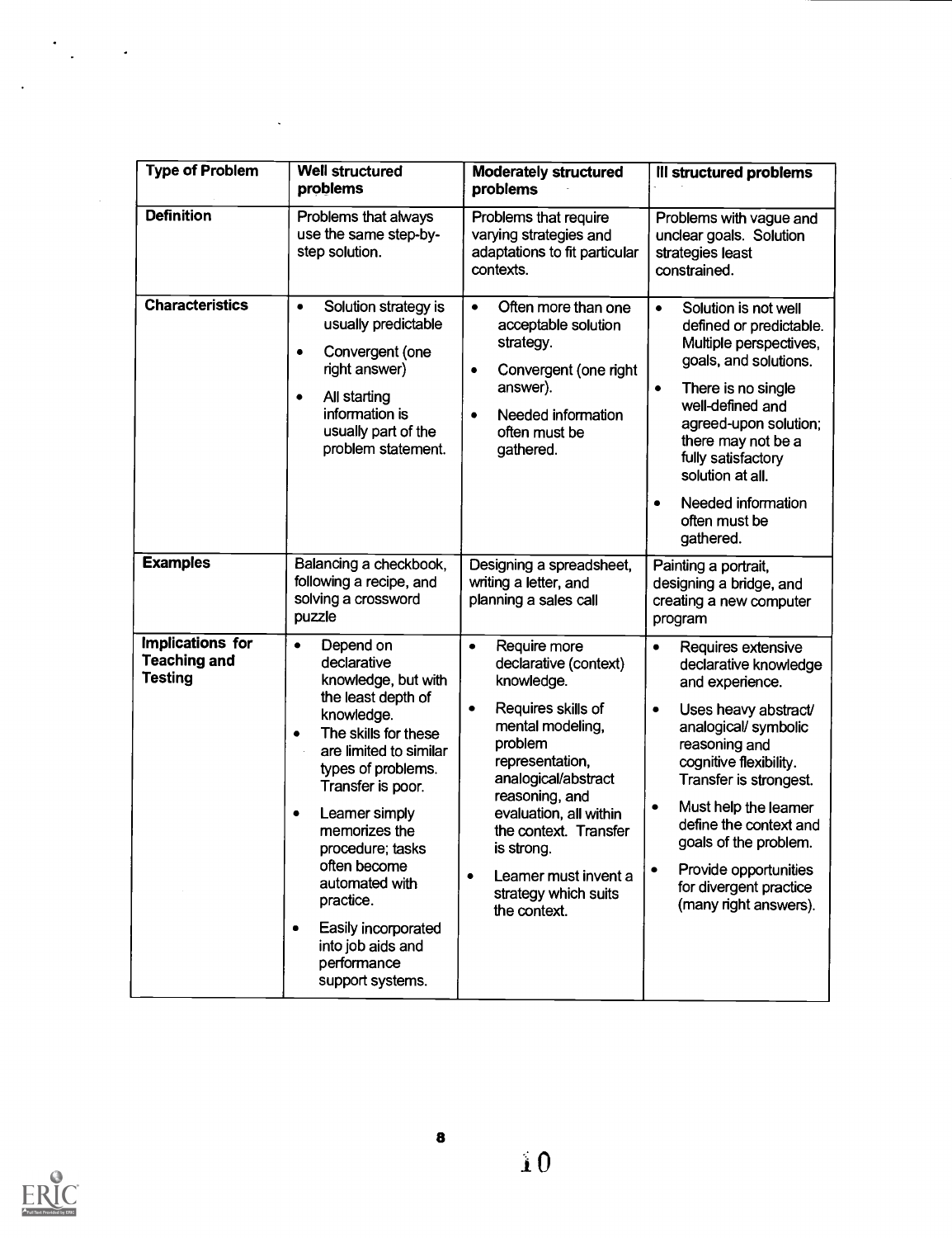#### Most Jobs Have Many Problem Types

Most real-world jobs include a mixture of problems that vary in degree of structure as well as the solution strategy required. As an example, we can analyze how a team of employees working at a furniture factory design and implement a new quality control system for tracking production process errors.

- The team's overall goal is to improve quality. This is an ill structured problem where employees need extensive declarative and procedural knowledge (usually gained through experience) first to define what quality is, and then to design the new system. The solutions are not constrained. To define the goal more precisely, employees would need to know about statistical process control procedures used for calculating errors, ways in which they can adjust factory equipment to reduce production errors, and company management team structures which can be used for reporting and fixing production errors. As with any ill structured problem, there is no single welldefined and agreed-upon solution, and there may not be a fully satisfactory solution at all. There are no general rules or principles to guide the development of this process that uses a wide range of problem solving, communication, and quality control strategies
- These employees will also encounter many moderately-structured tasks such as selecting the spreadsheet for calculating statistics on errors, designing the reporting system for documenting and correcting errors, and performing root cause analysis. These problems have some well-structured parts, but employees will need to determine the adaptations that need to be made and strategies to be used in this particular context. For example, employees must decide how to set up the spreadsheet application to meet the needs of the production workers as well as the management teams. These moderately structured problems require heavy use of declarative knowledge, mental modeling, problem representation, analogical/abstract reasoning, and evaluation.
- Designing this system also involves many well-structured problems such as actually tracking and reporting production errors and making adjustments in the production process. Employees rely heavily on their declarative knowledge to solve problems using well-defined procedures, principles, concepts and facts. To reduce errors, employees enter information into a spreadsheet, print out results, and email them to management teams. They also make adjustments in the factory equipment as needed. These problems often have convergent solutions: all can agree when the statistics have been correctly calculated, and when quality has improved.

This example also highlights another common error in teaching problem solving. Often, instructors concentrate only on the well-structured problem solving procedures in a job, and fail to identify and teach the moderately- and ill-structured problem solving. This often leads to learners who are able to perform many small and routine job tasks, but who can't respond when conditions change or a new problem is encountered.

#### Near and Far Transfer

We rarely would be satisfied with learners who could only use their knowledge in the exact circumstances in which it was taught to them. Therefore, in education and training, the goal is always for the learners to transfer what they have learned to new situations. The less the "real world" context is like the learning conditions, the farther the transfer, and the less likely it is to happen.

Generally, moderately- and ill-structured problem solving skills are capable of far transfer, while well-structured problem solving skills are capable of only near transfer. However,

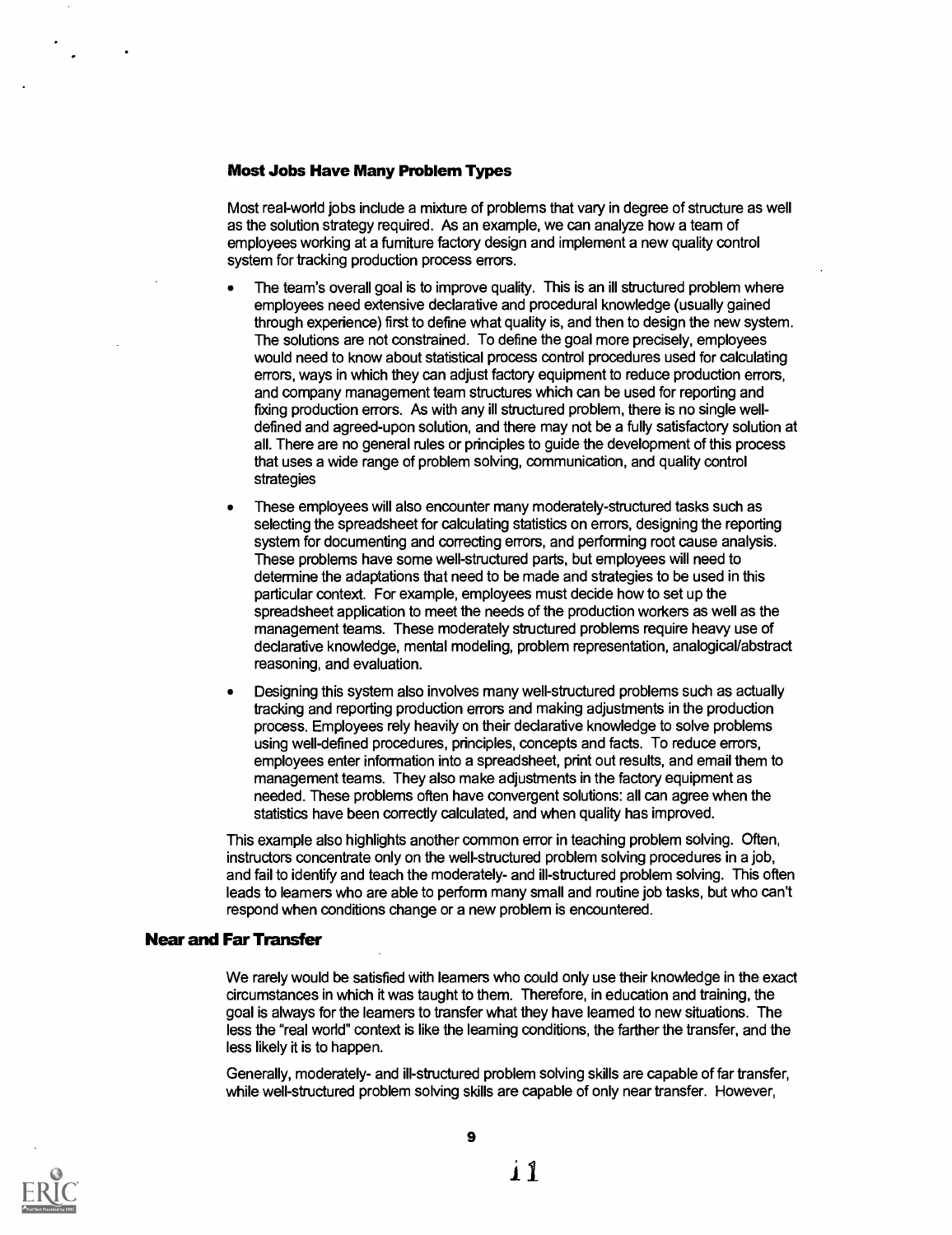even when the learners will solve mostly well-structured problems (such as operating a device or troubleshooting common faults in one), it's often important to generalize to previously unencountered problems, and to adapt quickly to changes (e.g., new equipment models or software releases) without formal retraining. If this is the case, then teaching even apparently well-structured skills as moderately problem solving may be worthwhile. This is another reason why moderately- and ill-structured problem solving is becoming an increasing component of apparently well-structured jobs, and why the need for training in moderately-structured and ill structured problem solving is growing in the workplace as well as in schools.

In general, teaching moderately or ill-structured problem solving is more complex and time-consuming than teaching well-structured problem solving, because of the increased emphasis on declarative knowledge, mental modeling, and inductive strategy. However, in some circumstances, teaching moderately or even ill-structured problem solving can be more efficient than teaching well-structured problem solving. For example, in an environment where the details of well-structured procedures change constantly, such as environments with frequently changing technology, training for moderately-structured problem solving may be more cost-effective in the long run because it will help learners adapt to the changes without retraining. Similarly, in environments where there are a large number of well-structured procedures with only minor variations between them, such as troubleshooting different models or configurations of a technology, it may be more costeffective to train for one moderately-structured problem-solving task and let the learner generalize, rather than teaching every individual well-structured procedure as if the other similar ones did not exist.

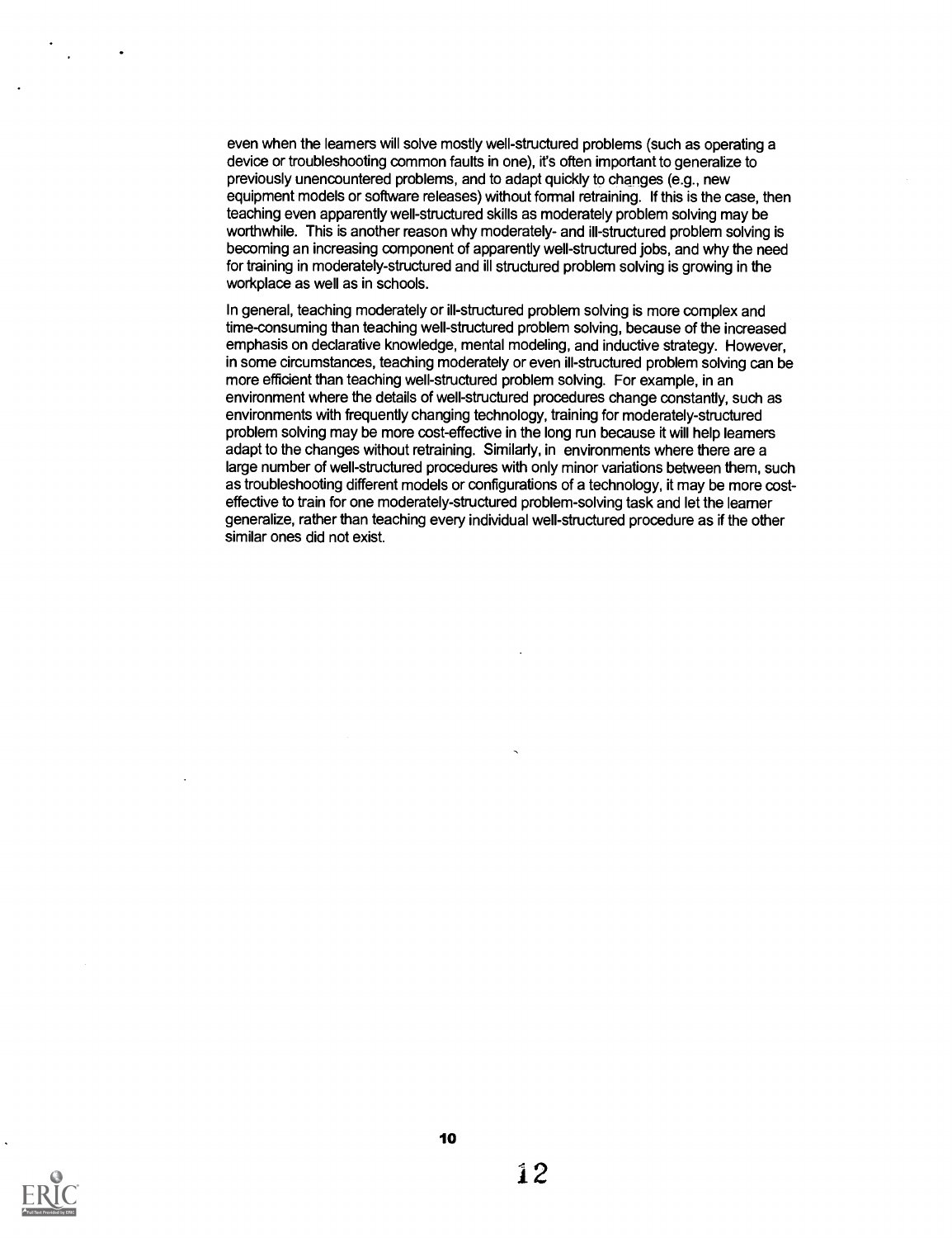

## Principles for Teaching Problem Solving

This new understanding of problem solving leads to a number of important principles for teaching problem solving. Instructors can apply these principles whether they teach in classroom or computer-based settings. They form the basis of problem-solving instruction in the PLATO system. Here is a summary of these principles:

- 1) For any "real-world" job or work skill, identify both the declarative and procedural knowledge components. Give each appropriate instructional emphasis.
- 2) First introduce a problem solving context, then either alternate between teaching declarative and procedural knowledge, or integrate the two.
- 3) When teaching declarative knowledge, emphasize mental models appropriate to the problem solving to come, by explaining knowledge structures and asking learners to predict what will happen or explain why something happened.
- 4) Emphasize moderately- and ill-structured problem solving when far transfer is a goal of instruction.
- 5) Teach problem solving skills in the context in which they will be used. Use authentic problems in explanations, practice and assessments, with scenario-based simulations, games and projects. Do not teach problem solving as an independent, abstract, decontextualized skill.
- 6) Use direct (deductive) teaching strategies for declarative knowledge and well structured problem solving.
- 7) Use inductive teaching strategies to encourage synthesis of mental models and for moderately and ill-structured problem solving.
- 8) Within a problem exercise, help the learners understand (or define) the goal, then help them to break it down into intermediate goals.
- 9) Use the errors learners make in problem solving as evidence of misconceptions, not just carelessness or random guessing. If possible, determine the probable misconception and correct it.
- 10) Ask questions and make suggestions about strategy to encourage learners to reflect on the problem solving strategies they use. Do this either before or after the learner takes action. (This is sometimes called cognitive coaching).
- 11) Give practice of similar problem solving strategies across multiple contexts to encourage generalization



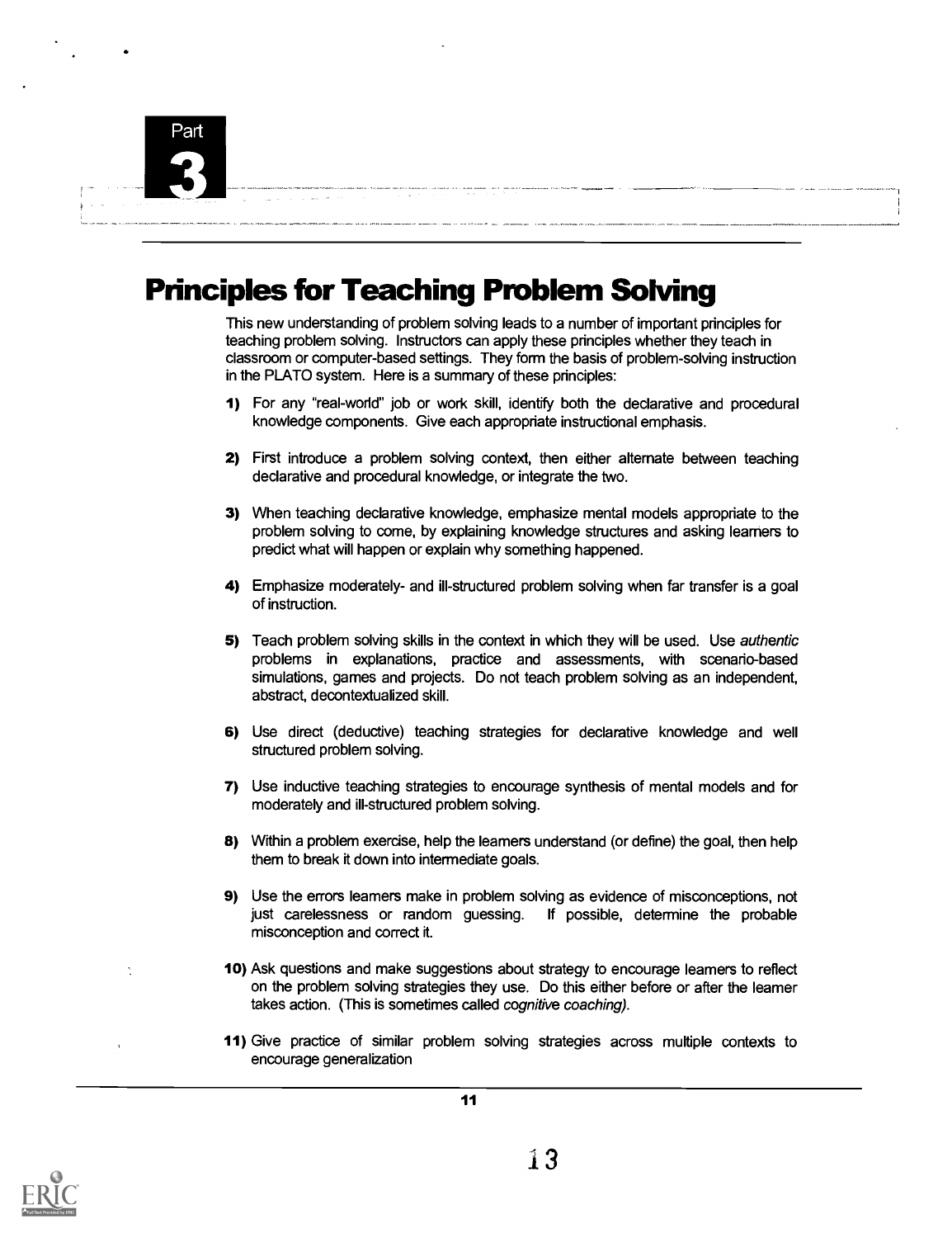- 12) Ask questions which encourage the learner to encourage the learner to grasp the generalizable part of the skill, across many similar problems in different contexts.
- 13) Use contexts, problems and teaching styles which will build interest, motivation, confidence, persistence and knowledge about seff, and reduce anxiety.
- 14) Plan a series of lessons which grow in sophistication from novice-level to expert-level understanding of the knowledge structures used.
- 15) When teaching well-structured problem solving, allow learners to retrieve it (e.g., from a reference card). If the procedure is frequently used, encourage memorization of the procedure and practice until it is automatic.
- 16) When teaching moderately-structured problem solving, encourage the learners to use their declarative (context) knowledge to invent a strategy which suits the context and the problem. Allow many "right" strategies to reach the solution, and compare them for efficiency and effectiveness.
- 17) When teaching ill-structured problem solving, encourage the leamers to use their declarative (context) knowledge to define the goal (properties of an acceptable solution), then invent a solution. Allow many "right" strategies and solutions, and compare them for efficiency and effectiveness.

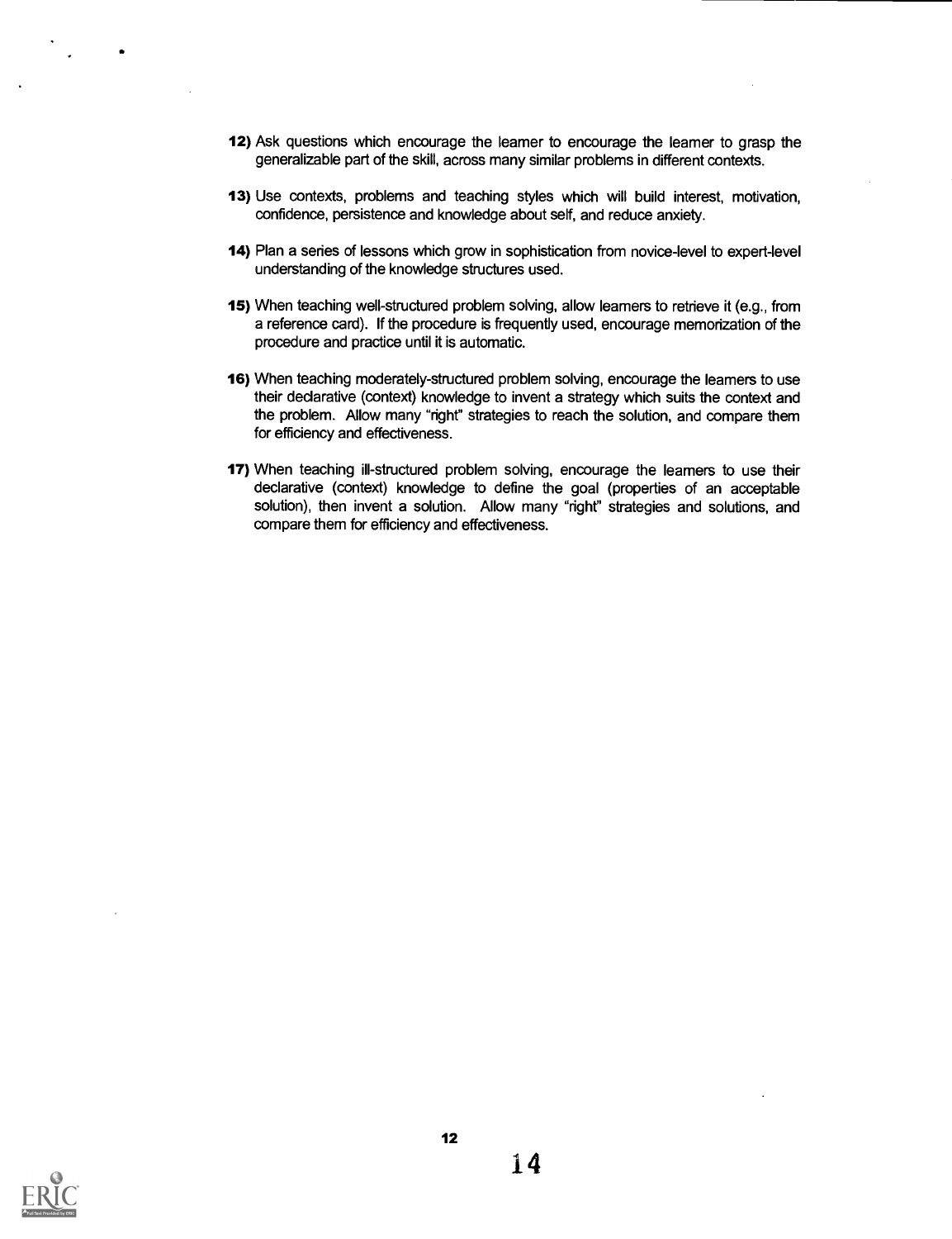#### References

American Association for the Advancement of Science. (1993). Benchmarks for science literacy. New York: Oxford University Press.

Anderson, J. (1995). Learning and Memory: An Integrated Approach. New York: Wiley.

- Barrows, H. & Tamblyn, R. (1980). Problem-Based Learning: An Approach to Medical Education. New York: Springer Publishing Company.
- Beyer, B. (1984). Improving thinking skills--practical approaches. Phi Delta Kappan, 65, 556-560.
- Bintz, W.P. (1997). Exploring reading nightmares of middle and secondary school teachers. Journal of Adolescent and Adult Literacy.
- Bransford, J. & Stein, B. (1984). The IDEAL Problem Solver: A guide for improving thinking, leaming, and creativity. New York: W.H. Freeman.

DeBono, E. (1983). The direct teaching of thinking as a skill. *Phi Delta Kappan*, 64, 703-708.

Foshay, W.R. (1996). 'What we know and don't know about training for problem solving." In Instructional Technology: Past, Present, and Future. In G. Anglin (ed). Englewood, CO: Libraries Unlimited.

Funkhouser, C., & Dennis, J. (1992). The effects of problem-solving software on problem-solving ability. Journal of Research on Computing in Education, 24 (3), 338-347.

- Gagne, R. (1985). The conditions of learning. (4th ed.). New York: Holt, Rhinehart and Winston.
- Garofalo, J., & Lester, F. (1985). Metacognition, cognitive monitoring, and mathematical performance. Journal for Research in Mathematics Education, 16 (3), 163-76.

Gick, M.L., & Holyoak, K.J. (1980). Analogical problem solving. Cognitive Psychology, 12. 306-355.

- Hiebert, J. et. al. (1996). Problem solving as a basis for reform in curriculum and instruction: The case of mathematics. Educational Researcher, 25 (4), 12-21.
- Jonassen, D. (in press), "Instructional Design Model for Practice and Situated Problem-Solving Learning Outcomes," Educational Technology Research and Development Journal.
- Jonassen, D., & Tessmer, M. (1996). An outcomes-based taxonomy for the design, evaluation, and research on instructional systems. Training Research Journal.
- Kirsch, I., Jungeblut, A., Jenkins, L., & Kolstad, A. (1993). Adult literacy in America: A first look at results of the National Adult Literacy Survey. Washington, D.C.: National Center for Educational Statistics.
- Mayer, R. (1983). Thinking, problem solving, cognition. New York: W.H. Freeman and Company.
- Mikulecky, L. & Kirkley, J. (in press). The new role of technology in workplace literacy, in D. Reinking (ed.), Transforming Society: Literacy and Technology for the 21st Century. Atlanta, GA: National Reading Research Center.
- Nash, D.A. (1994). The life-long learning imperative...ends and means. Journal of Dental Education, 58 (10), 785-790.
- National Council for Social Studies (1994). Expect Excellence: Curriculum Standards for Social Studies. Online: http://www.ncss.org/standards/stitle.html
- National Council of Teachers of English (1996). Standards for the English Language Arts. Urbana, IL: National Council of Teachers of English.

National Council of Teachers of Mathematics. Curriculum and evaluation standards for school mathematics. Reston, VA: National Council of Teachers of Mathematics, 1989



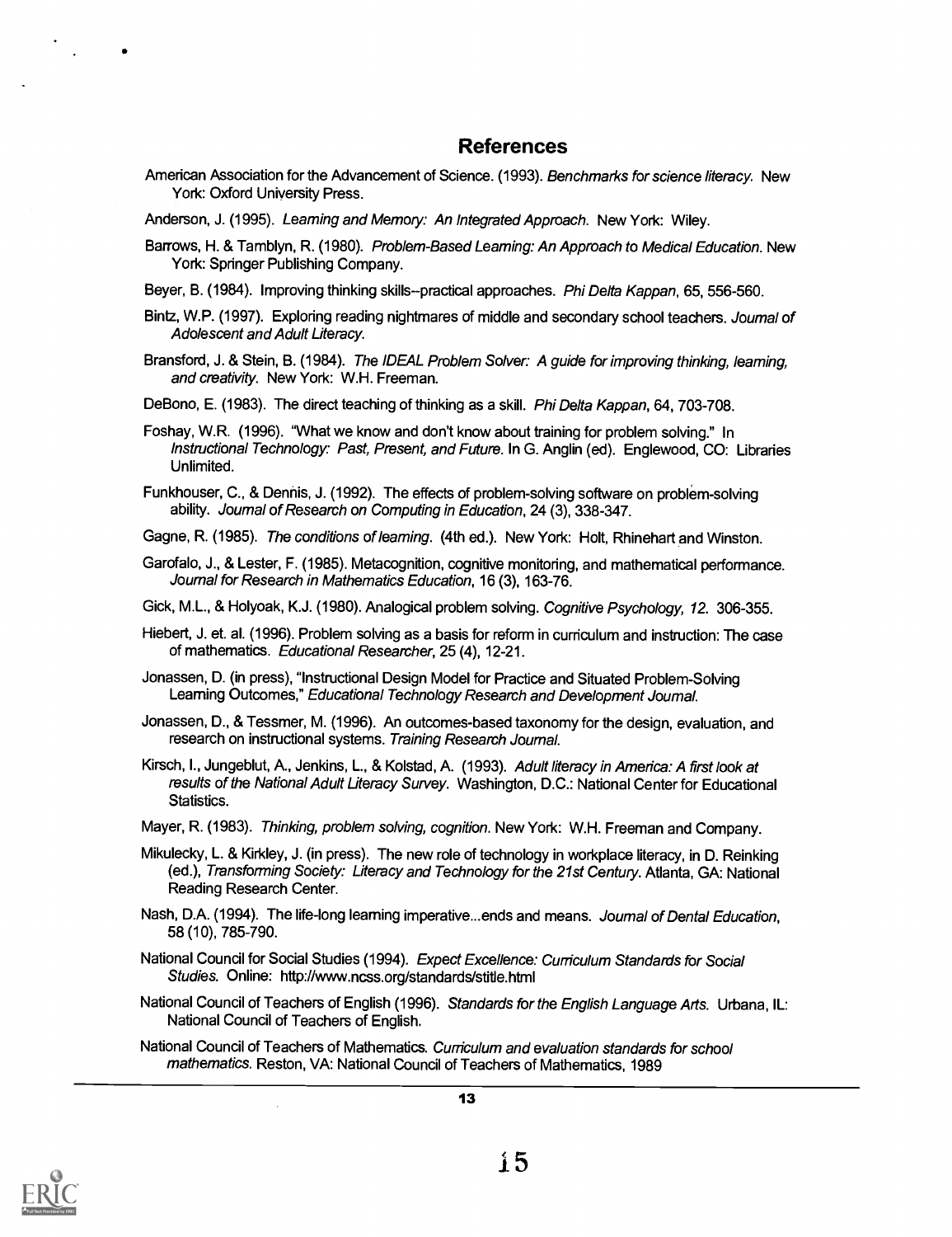National Council of Teachers of Mathematics. Curriculum and evaluation standards for school mathematics. Reston, VA: National Council of Teachers of Mathematics, 1991

Newell, A. and Simon, H. (1972). Human Problem Solving . Englewood Cliffs, NJ: Prentice Hall.

- Palumbo, D. (1990). Programming language/problem-solving research: A review of relevent issues. Review of Educational Research, 60 (1), 65-89.
- Polya, M. (1957). How to solve it. (2nd Ed.). New York: Doubleday.
- "Problem-Based Learning," Southern Illinois University School of Medicine Department of Medical Education. Online: http://www.siumed.edu/pblc/pblapp.htrnl
- Tuma & Rief (1980), Problem Solving and Education: Issues in Teaching and Research. Hillsdale, NJ: Lawrence Eribaum Associates.
- U.S. Department of Labor. (1991). What work requires of schools-A SCANS report for America 2000. Secretary's Commission on Achieving Necessary Skills, Washington, DC: U.S. Department of Labor.
- Woods, D., Hrymak, A., Marshall, R. Wood, P., (1997). Developing Problem Solving Skills: The McMaster Problem Solving Program. Journal of Engineering Education.